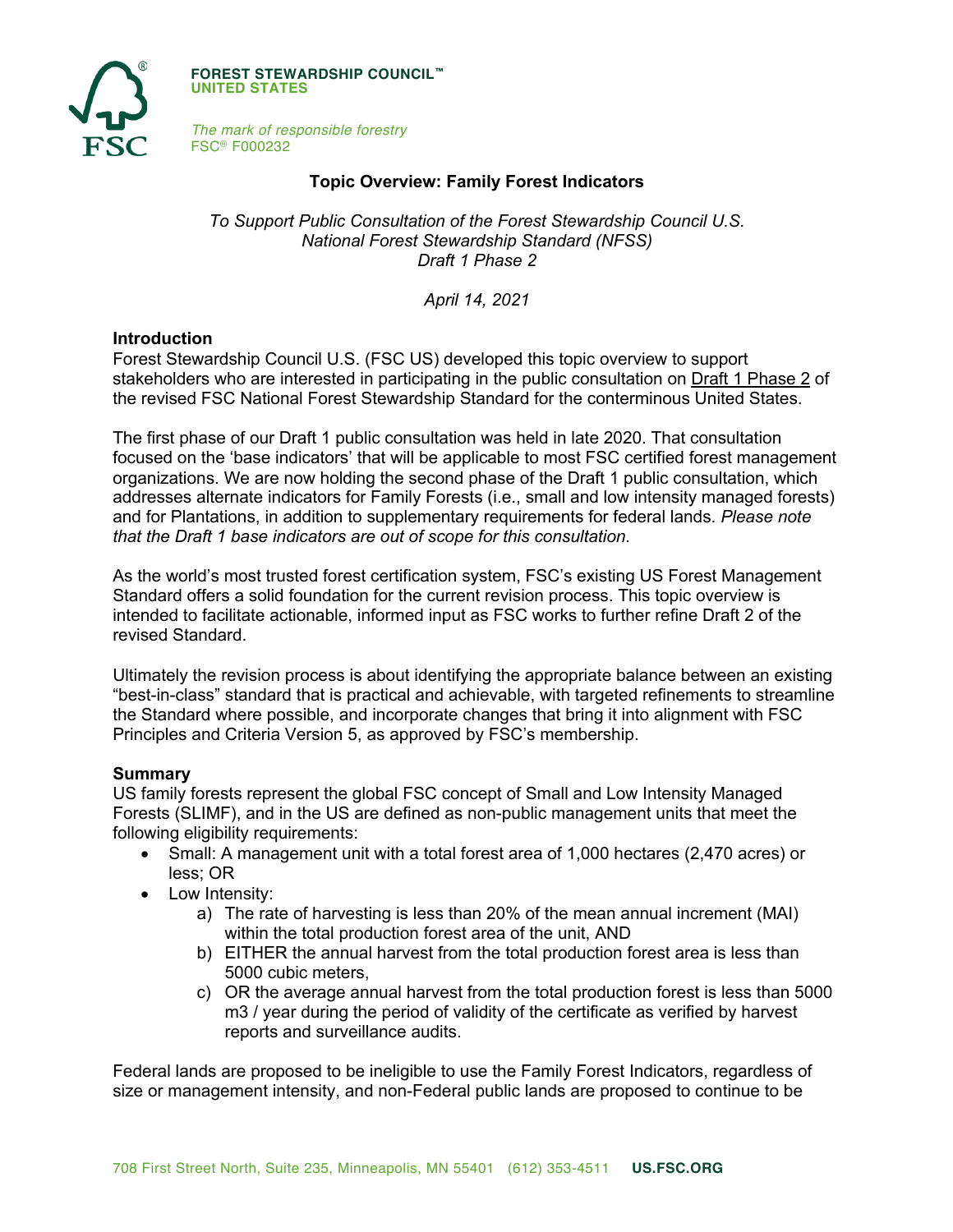eligible if they meet the size threshold, but not if they meet only the management intensity threshold.

Most FSC-certified family forest management units in the US are part of group certificates. While every group is organized differently, the same requirements apply on the ground for all SLIMF/family forests, regardless of the group or even if they are not in a group at all. Approximately 4.5 Million acres of family forests are FSC-certified in the US, but there is huge potential for a great many more to become so.

## **Find it in the Standard**

The Family Forest Indicators proposed by the Standard Development Group (SDG) include indicators that are applied in slightly different ways, although they follow the same basic framework as the existing standard:

- Some base indicators are designated as "not applicable" for family forests, and family forests are not required to be in conformance with them.
- Some base indicators are designated as "low risk" for family forests, and conformance with these is assumed unless an auditor has information suggesting otherwise (in which case they should be audited).
- Some base indicators have an alternate indicator for family forests, and conformance with these is required instead of with the base indicator.
- Some base indicators have family-forest specific guidance to help clarify how family forests are expected to conform with the base indicator.

There are a total of 102 base indicators proposed to have Family Forest Indicators within the above framework. This is a significant increase over the existing standard, which has 70. As in the existing standard, the revised draft includes Family Forest Indicators in all Principles. However, the proposed indicators are not spread evenly throughout the standard – Principle 9 (High Conservation Values) has only four Family Forest Indicators proposed, whereas Principle 7 (Management Planning) has twenty-six.

#### **Rationale**

The SDG believes that there is an opportunity in the US to improve outcomes for economic, social and environmental values associated with family forests through FSC certification. While inclusion of the initial Family Forest Indicators in the existing standard was seen as a huge improvement in making the standard more accessible to family forests, only a very small percent of eligible forests are currently certified. While 36% of forests in the US are owned by families and individuals, less than 2% of these are FSC certified. A key objective of the current revision is to increase the accessibility of FSC certification to family forests by better reflecting the level of risk they represent, given their size and level of management intensity.

#### **Impacts of the revision**

To increase the potential for positive impact from FSC-certification on family forests, the revision focuses on increasing the feasibility for these kinds of lands to be certified, while still ensuring conformance with the FSC Principles and Criteria (when deemed possible for family forests). The SDG did this by streamlining the Family Forest Indicators (i.e., simplifying language and reducing prescriptiveness), improving how the risk to economic, social and environmental values from forest management on these lands is characterized, clarifying how the Family Forest Indicator framework is to be applied during audits (i.e., how an auditor handles "not applicable" and "low-risk" indicators?), and on ensuring that the framework would not at any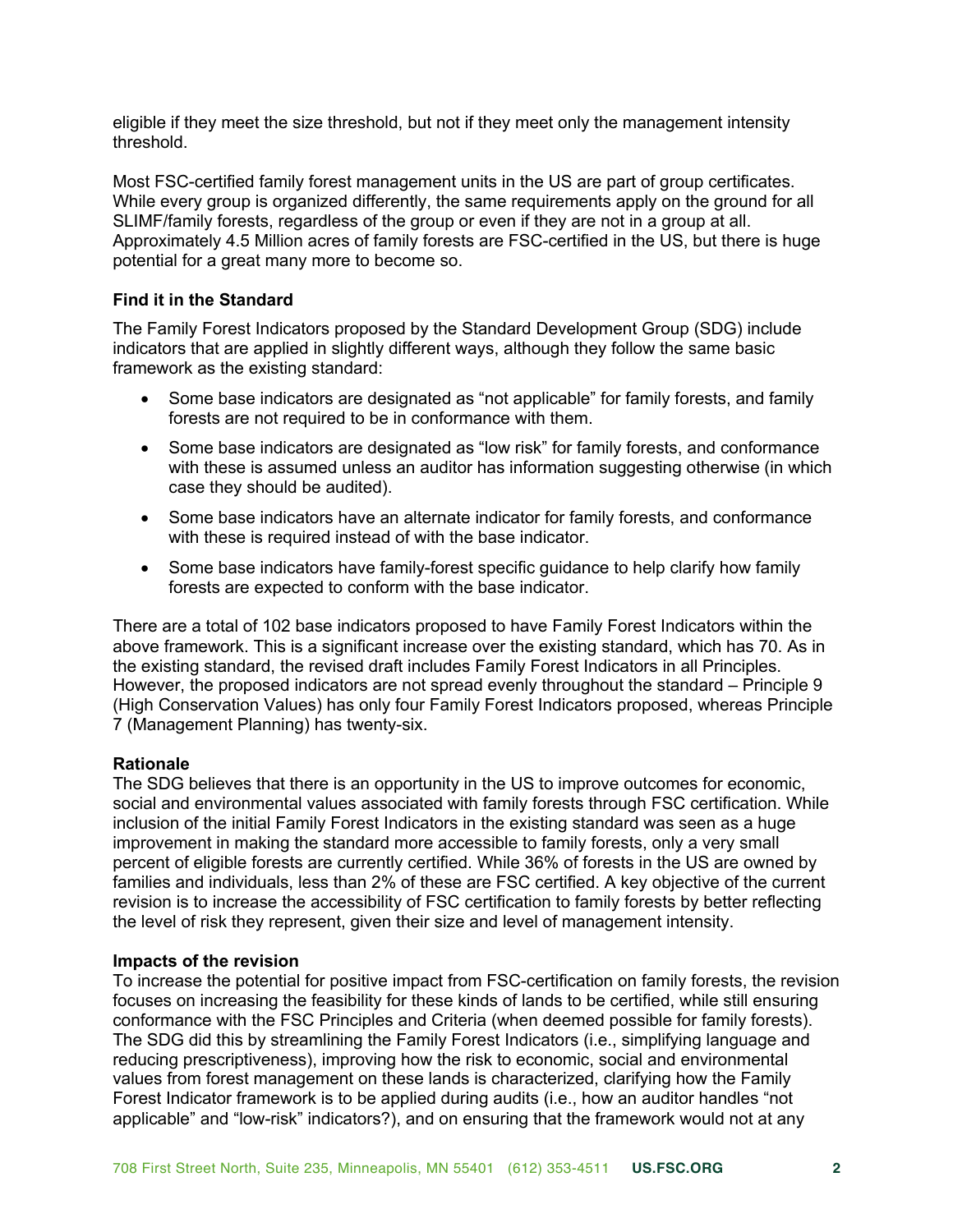point leave a family forest in a critical situation where they are unable to conform with a requirement due to their size or level of management intensity.

On balance, compared with the existing standard, the SDG's proposed Family Forest Indicators represent: 1) fewer base indicators designated as "low risk"; 2) many more base indicators with alternative indicators for family forests; 3) many fewer base indicators with only family forestspecific guidance, applicability or intent language; and 4) more base indicators designated as "not applicable."

The SDG also streamlined the overall framework for Family Forest Indicators by removing a requirement in the Introduction section of the existing standard that requires the managers of group certificates to complete a risk assessment on their family forest group members and decide which of the Family Forest Indicators should apply to the group members. As proposed by the SDG, all Family Forest Indicators would apply in the same way to all management units that meet the eligibility requirements for family forests (with the exception of two indicators where the Family Forest Indicator is not applicable to non-federal public lands). This also aligns with global guidance that national standards may not include requirements specifically for certified groups (these are addressed through the Forest Management Groups standard, FSC-STD-30-005).

#### **Key questions for public consultation**

- Do any of the proposed Family Forest Indicators fail to adequately address the decreased risk of negative impacts on environmental or social values associated with the smaller size and less intensive management within Family Forest management units?
- Are there any additional base indicators where there the size of and/or less intensive management within Family Forest management units may result in a low risk of nonconformance and/or low risk of negative impacts on environmental or social values?
- Are there any base indicators that do not currently have proposed Family Forest Indicators that are not feasible for Family Forest management units?

#### **How to provide input**

Individuals who are interested in participating in the public consultation on Draft 1 Phase 2 of the revised FSC US National Forest Stewardship Standard are encouraged to [visit the web](https://www.engage.us.fsc.org)  [pages dedicated to the consultation.](https://www.engage.us.fsc.org) Within these web pages, participants will find the draft revised standard, plus additional resource materials, learn about opportunities to participate in webinars, and how to submit comments on the draft.

### *Any comments that a participant wishes to be formally recognized must be submitted via the FSC Consultations Platform by Monday, June 14, 2021.*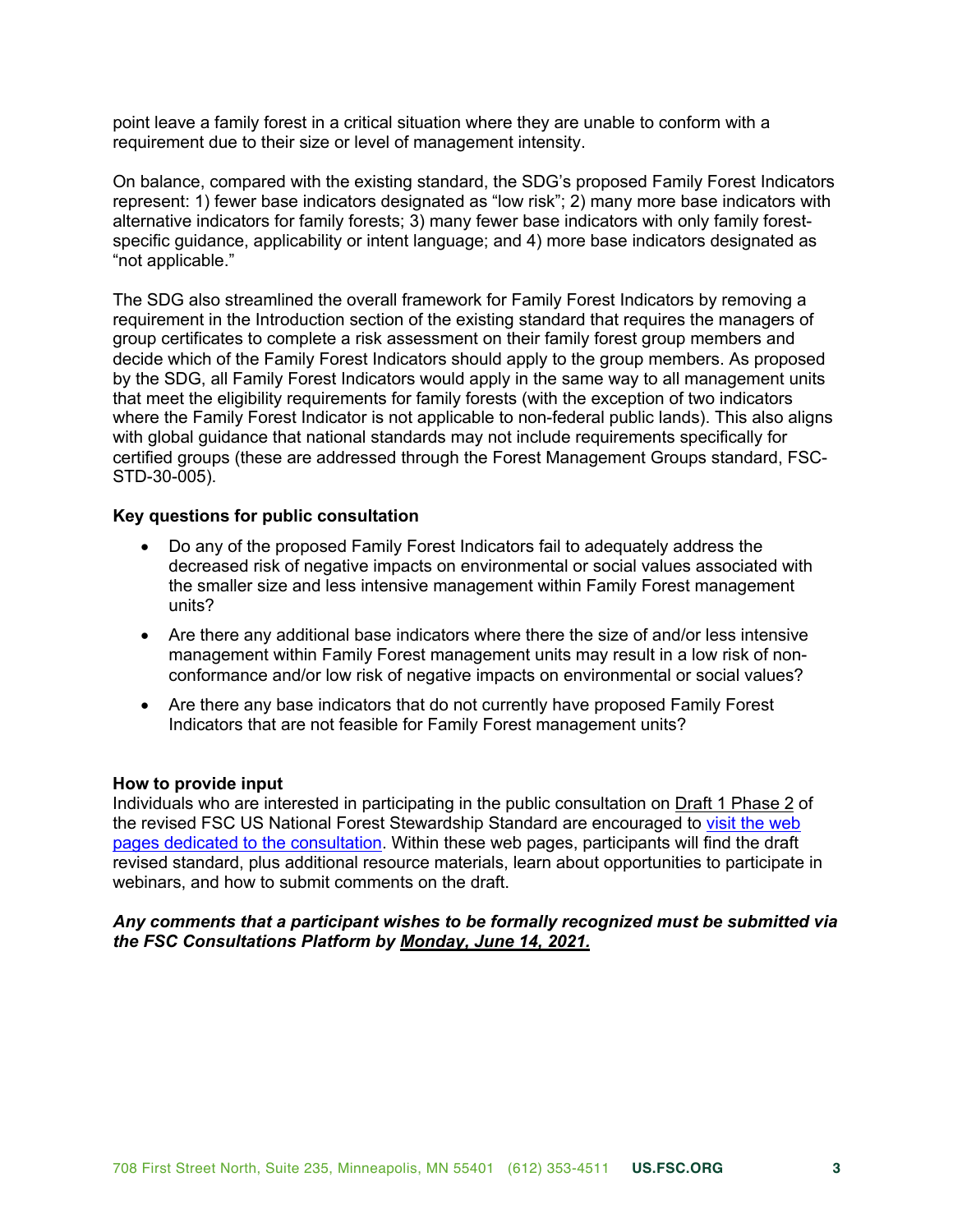# **ADDENDUM: Guide to the Consultation Platform**

For the best user experience, FSC recommends using the consultation platform on a laptop or desktop computer instead of a tablet or other mobile device, if possible. This allows for easier referencing of the context information (yellow background). On a wider screen, the context information appears to the left of the associated consultation questions, instead of below them.

Note that at the bottom of each page in the Consultation Platform, there is a gray drop-down list of all of the sections (either between, or just below, the green "Previous Section" and "Next Section" buttons) that allows you to jump to any section at any time. *A list of these sections is also provided below.*

**IMPORTANT NOTE:** When you have completed entering your comments, you must jump to the final section (i.e., 'Concluding Comments') and press the 'Submit' button for your comments to be formally submitted.

You may save and return to your comments before you formally submit them. You may also return and edit your comments after formally submitting them until the consultation period ends.

The following provides an index to the Consultation Platform sections for the Family Forest Indicators consultation.

1. Background Information

Provides a brief description of the FSC US National Forest Stewardship Standard revision process. Introduces the second phase of the consultation

- 2. How to Participate in the Consultation Provides important information for respondents to participate in the consultation and requests information about respondents
- 3. Adequacy and Feasibility of Family Forest Indicators High-level questions that address adequacy, invite suggestions for other unique issues, and provide opportunity for feedback relating to conformance with base indicators
- 4. Introduction: Family Forests Questions pertaining to the "Introduction" section of the Standard
- 5. Principle-Specific Sections

*Each Principle begins with any targeted questions from the Standard Development Group for indicators or issues associated with the Principle (NOTE: not all Principles contain targeted questions from the SDG). Then, respondents are provided with a framework for sharing any indicator-specific comments.*

- Principle 1: Indicator-Specific Comments
- Principle 2: Indicator-Specific Comments
- Principle 3: Indicator-Specific Comments
- Principle 4: Indicator-Specific Comments
- Principle 5: Targeted Question
- Principle 5: Indicator-Specific Comments
- Principle 6: Targeted Questions
- Principle 6: Indicator-Specific Comments
- Principle 7: Targeted Question
- Principle 7: Indicator-Specific Comments